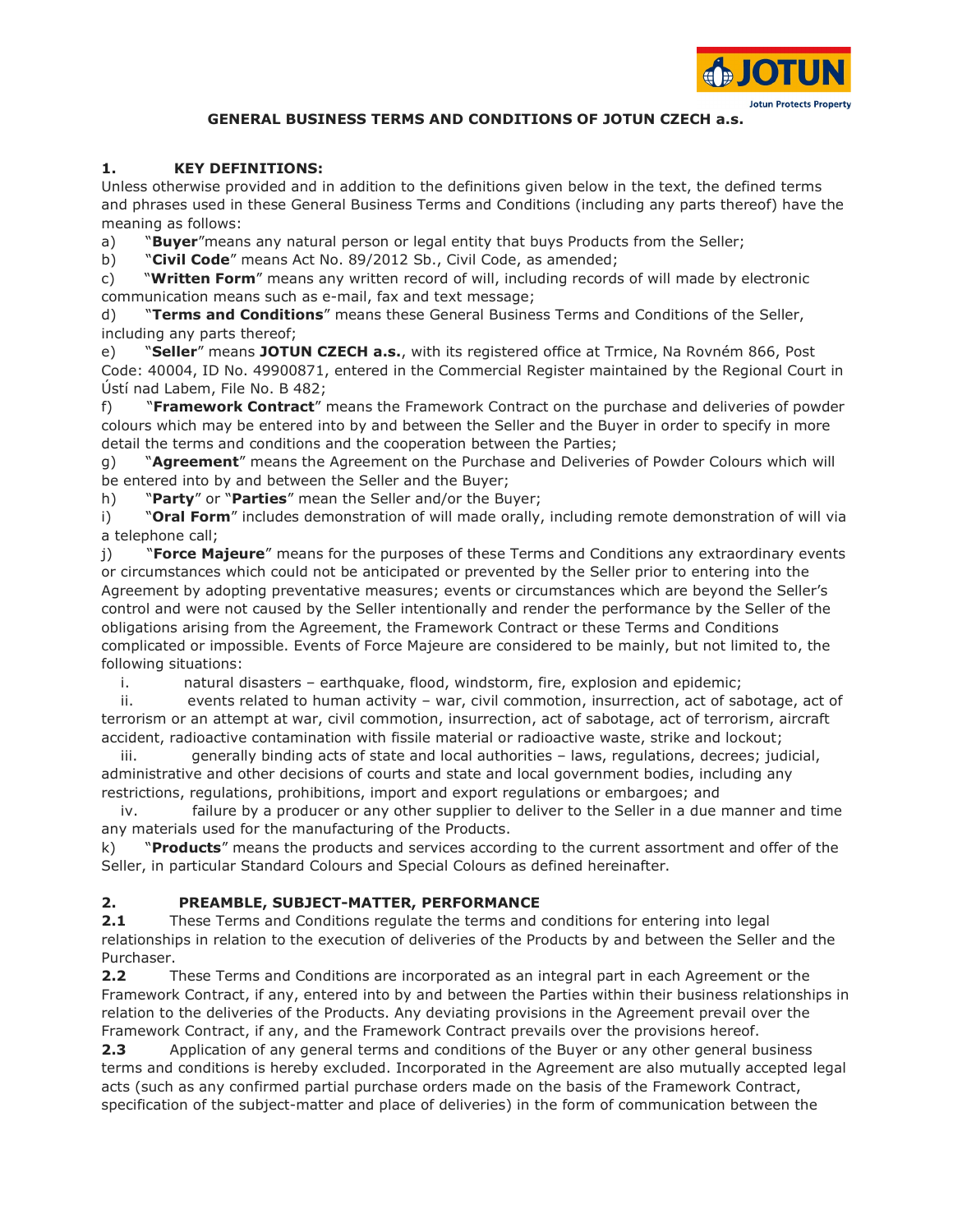**MUTOL** 

Parties in the Written as well as Oral Form, and any annexes which are to be incorporated in the Agreement as its integral part based on the will of the Parties.

2.4 The subject-matter of performance is a delivery by the Seller to the Buyer of the Products being currently offered by the Seller, such delivery being agreed on in a binding manner in accordance with the Agreement.

# 3. ENTERING INTO AN AGREEMENT

**3.1** The contents of the Agreement, in particular the type, quantity and price and date of delivery of the Products may be agreed on by and between the Seller and the Buyer in the Written or Oral Form. Based on that, the Buyer will generate a purchaser order in the Written Form which will be delivered to the address of the Seller's registered office and/or to the e-mail of a sales representative or will notify such purchase order to the Seller's sales representative in the Oral Form ("Purchase Order"). **3.2** In the Purchase Order, the Buyer will specify the following:

 a) the Buyer's identification data, i.e., the business name or the first and last name, registered office/place of residence, identification number, tax identification number, e-mail address, telephone/fax number;

 b) the designation of the Products being ordered, including the catalogue code so that the Products cannot be confused, and, as the case may be, the description of the Products, including the specification of the Buyer's special requirements;

c) the quantity of the Products being ordered;

 d) the address of the place of delivery for the Products unless the terms of delivery are agreed on in accordance with Article 7.1 hereof; and

e) the date of delivery of the Products.

**3.3** The information given in any Purchase Order of the Buyer is binding. The Buyer may not subsequently revoke, cancel or amend in any manner any previously made Purchase Order without the express consent of the Seller, except for the situations listed in Article 4 hereof.

**3.4** The Agreement is entered into when the Purchase Order is confirmed by the Seller, normally by a sales representative of the Seller. The Purchase Order will be confirmed by the Seller in the Written or Oral Form. The Seller has the right, but not obligation, to confirm a Purchase Order containing a deviation. Delivery by the Buyer of any offer containing a deviation to the Seller does not constitute acceptance of such offer by the Seller; the provision of S. 1740 (3) of the Civil Code does not apply to the acceptance of any Buyer's offer by the Seller.

**3.5** Any impersonalized offers of the Seller are considered informative and not binding. A personalized offer may be revoked by the Seller, including within the period for its acceptance which will be seven days from the date of delivery of the offer to the Buyer, unless provided for otherwise in a specific case.

**3.6** Any Purchase Orders made on the basis of the Seller's offers are considered to constitute an offer to enter into the Agreement which will be accepted by the Buyer (if the Buyer decides to accept such Seller's offer at its discretion) by way of confirming (accepting) the offer in the Written or Oral Form.

**3.7** Should there be any objective doubts as to the formation and contents of the Agreement, the Parties agree that the Agreement comes into existence when a Purchase Order is confirmed by the Seller and, by its contents, the Purchase Order reflects the parameters of the delivery of the Products as arising from the delivery note and other Documents (as defined below),unless the Buyer challenges the formation or contents of the Agreement in the Written Form with the Seller within seven days after having the first opportunity to familiarize itself with the Products received.

**3.8** The Seller may cancel a Purchaser Order of the Buyer due to circumstances excluding liability, in particular Force Majeure.

# 4. CANCELLATION OF A PURCHASE ORDER OR ANY PART THEREOF

4.1 Cancellation of a Purchase Order by the Seller: The Seller may cancel a Purchase Order of the Buyer or any part thereof due to circumstances excluding liability of the Seller, in particular Force Majeure. Furthermore, the Seller may cancel any Purchase Order or any part thereof in the situation specified in Article 5.6 hereof. Should any Purchase Order be cancelled as a result of Force Majeure or in the situation specified in Article 5.6 hereof, the Seller is not obligated to compensate the Buyer for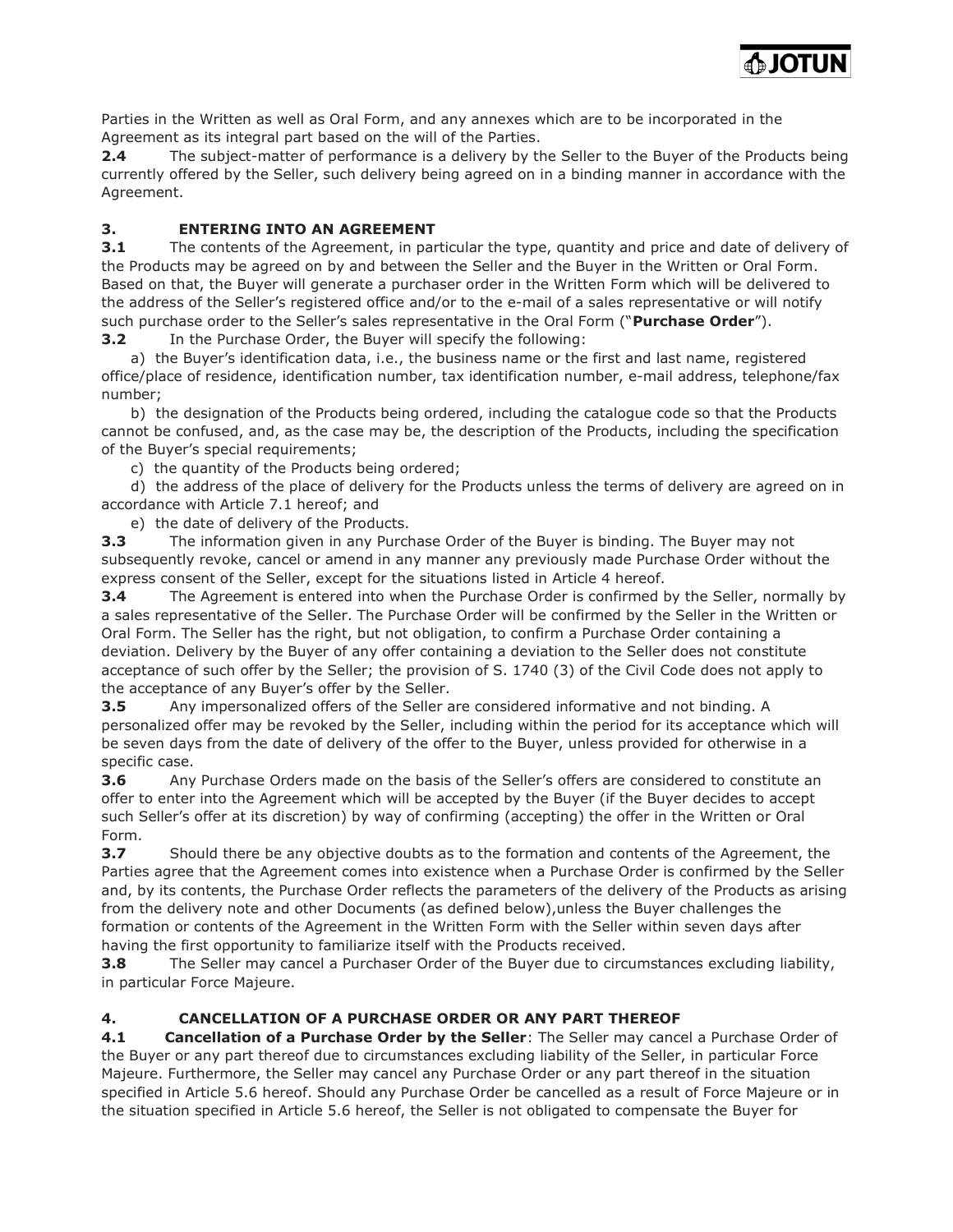

damage in the form of loss of profit or contractual penalties, penalty interest or damages claimed against the Buyer by a third party.

4.2 Cancellation of a Purchase Order by the Buyer: The Buyer may cancel a Purchase Order or any part thereof only should the delivery of the Products be delayed by more than 30 (thirty) days from the agreed delivery date. The Buyer may claim compensation for a delay only where such delay is caused solely and exclusively through the fault of the Seller or by any party liability for which is borne by the Seller and the Purchase Order or any part thereof is cancelled solely and exclusively as a result of such delay. The Buyer's right to the compensation for damage incurred as a result of a delay is excluded if such damage exceeds the limit for a contractual penalty as defined in Article 6.3 hereof. In any situation, other than that specified herein before, the Buyer may cancel a Purchase Order or any part thereof but has the obligation to pay to the Seller compensation in the amount of 30% of the agreed total price for Standard Colours (as defined below) and 70% for Special Colours (as defined below). The compensation is due and payable at the request of the Seller.

## 5. PRODUCT PRICE, DUE DATE

**5.1** The price for the Products is denominated in Euro unless the Parties agree on any other currency. The price for the Products is exclusive of statutory VAT or any other taxes, charges or customs duties. Postage, carriage, packing and any other similar costs will be charged separately in the amount agreed on by and between the Parties or, if no such agreements is made, in a customary amount.

**5.2** The price for the Products is due and payable within 14 days after the Seller issues an invoice unless the Parties agree otherwise. Any invoice for the Products will be sent to the Buyer without undue delay after issued. The price for the Products will be transferred to the bank

account specified in the Seller's invoice.

5.3 Any and all payments to the Seller will be made in the agreed invoice currency unless the Parties agree on any other currency. The price for the Products will be considered paid as of the day when the amount is credited to the Seller's account specified in the invoice.

**5.4** Setting off any claims of the Buyer against a claim of the Seller arising from the payment of the price for the Products, and setting off any other monetary performance under the Agreement, is not allowed without the prior written consent of the Seller.

**5.5** If the Buyer does not make the payment of the price for the Products in full or in part on the due date, the Seller may claim a contractual penalty in the amount of 0.5% of the total outstanding amount per each day in default, including a fraction of a day in default. The contractual penalty is due and payable at the request of the Seller.

**5.6** If the Buyer (i) does not make the payment of the price for the Products in full for a period exceeding 14 days after the Seller issues the invoice, (ii) suspends payments to the Seller or (iii) is insolvent, under the Agreement which was entered into the Seller is not obligated to fulfill its obligations arising from such Agreement or any other agreement made by and between the Seller and the Buyer. In such situation, the Seller is not held liable for damage, if any, incurred by the Buyer or third parties as a result of breach by the Buyer of its obligation toward the Seller.

In such situation, the Seller is entitled at its option:

a) to claim payment in cash when the Products are taken or payment in advance;

b) to reduce or cancel agreed rebates and bonuses, if any;

 c) to cancel any Purchase Orders, suspend or discontinue deliveries, including the option of not issuing the Products;

 d) to request that any Products in the possession of the Buyer be surrendered. The Buyer must surrender such Products without undue delay after so requested; and

 e) to withdraw from the Agreement, such measures not to constitute breach of the Agreement. The Buyer bears any and all costs related to exercising any of the steps listed herein before.

## 6. DELIVERY PERIOD, DELIVERY TERMS, DELAY

**6.1** The delivery period will be agreed on an individual basis by way of the Agreement. The Seller may postpone the date of delivery agreed on in the Agreement reasonably, but for no longer than 2 weeks. Such delivery period extension does not constitute breach of the Agreement.

**6.2** If the Buyer does not provide to the Seller any assistance necessary for delivering the Products in a due time and because of that the Seller does not fulfill its obligations in a due time, the Seller is not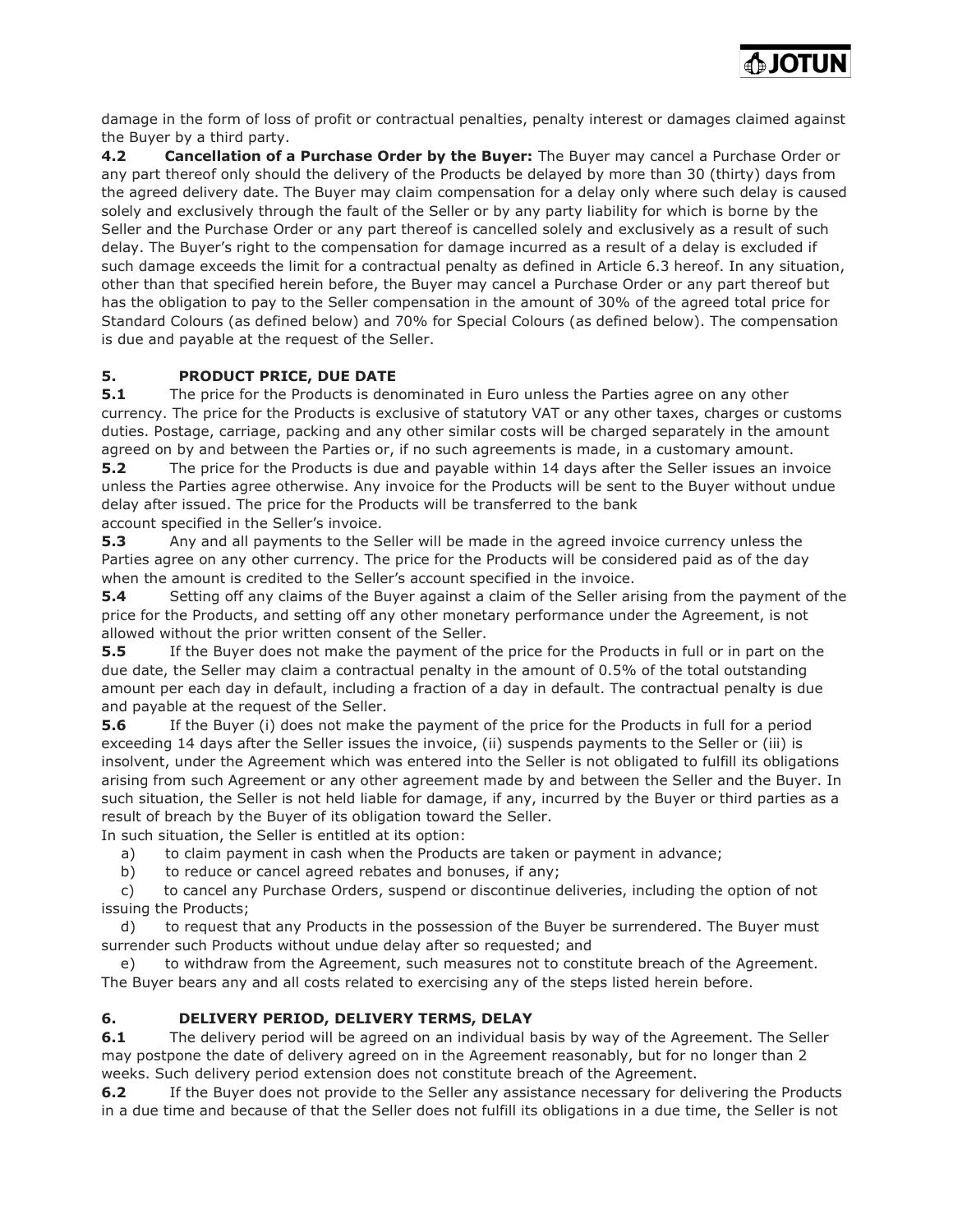

in delay. The period for the fulfillment of the Seller's obligations will be extended reasonably by each day of the Buyer's delay in providing such assistance.

6.3 If the Seller is in delay in delivering the Products, the Seller must pay to the Buyer a contractual penalty in the amount of 15% of the agreed price for the Products whose delivery is delayed. The Buyer may not claim compensation for damage incurred as a result of delay insofar as such compensation is in excess of the 15% contractual penalty limit.

## 7. PRODUCTS DELIVERY

7.1 Unless provided for otherwise in the Agreement, the place of delivery is the plant, or warehouse, of the Seller (EXW, Czech Republic– INCOTERMS 2010).

7.2 The Products are delivered in the Seller's standard packaging, including transportation packaging.

7.3 Where the Products are to be delivered in parts, each partial delivery will constitute a separate contractual delivery for the purposes of invoicing and payment of the price for the Products.

7.4 Any delivery of the Products is fulfilled when the Products are handed over and taken by the Buyer or any authorized employee of the Buyer or a carrier on the premises (in the warehouses) of the Seller or at any other agreed place of delivery against the confirmation of the delivery note.

**7.5** The Buyer or any employee authorized by the Buyer or the carrier must take the delivered Products in a due manner and time and confirm the taking of the Products in a delivery note at any time during the business hours and in the agreed term for the delivery of the Products. The Buyer must confirm the taking of the delivery in the delivery note in a legible way, by a signature and by providing the name of the authorized employee or the carrier (in capital letters) who takes the delivery, by a stamp and date of delivery of the Products. The Buyer or the carrier appointed by the Buyer must take also a partial delivery of the Products. If the delivery is not in compliance with the list of the Products given in the delivery note, any items in dispute (should the differences be quantitative of qualitative) must be specified by the Buyer in the delivery note in the presence of an employee of the Seller or the driver. One copy of the delivery note is given to the Seller, one to the Buyer.

7.6 Together with the Products, the Seller must give to the Buyer, or any employee authorized by the Buyer or the carrier, any documents related to the Products, in particular the instructions for use, application, maintenance and the quarantee certificates ("Documents"). The Buyer, or any employee authorized by the Buyer or the carrier, must take the Documents together with the Products and confirm the taking of the Documents also in the delivery note.

7.7 The Seller may refuse to deliver the Products to the Buyer while the Buyer is in default of any payment for a period exceeding 7 days or should there be a reasonable worry that the Buyer will not be capable of fulfilling its obligations toward the Seller. Suspension by the Seller of the deliveries of the Products as long as the Buyer is in default does not constitute breach of the Agreement by the Seller.

**7.8** If the Products are not taken by the Buyer or if performance is otherwise rendered impossible, the Seller may place the Products in storage at the expense of the Buyer. If the Buyer does not take the Products within an additional reasonable period within 10 days from the date of delivery, the Seller may sell the Products to another customer with a discount of up to 50% of the price agreed on by and between the Seller and the Buyer for Standard Colours and up to 90% for Special Colours. If so, the Buyer must compensate the Seller for the provided discount and any other related costs including damage, if any. If the Buyer previously made the payment to the Seller of the purchase price or any part thereof, the Seller may set off the amounts stated above which correspond to the discount and the costs incurred due to failure to take the Products, including damage, if any, against the Purchase Price or any part thereof.

**7.9** Due to the technological processes in the manufacturing of powder colours, the colours cannot be produced in accurate volumes and the volume produced normally has a deviation of +/- 20%. The Seller always strives to deliver the powder colours in an accurate volume, yet this is not always possible. If there are deviations in the volumes of the powder colour produced, the process will differ based on whether the colour concerned is standard powder colour which the Seller is capable of selling to other customers ("Standard Colour") or special colour produced at the request of the Buyer which the Seller is incapable of selling to another customer under standard conditions ("Special Colour"). Any colour will be considered Standard Colour unless no later than the confirmation of the Purchase Order the Seller notifies the Buyer that the colour concerned is Special Colour. Prior to sending a Purchase Order, the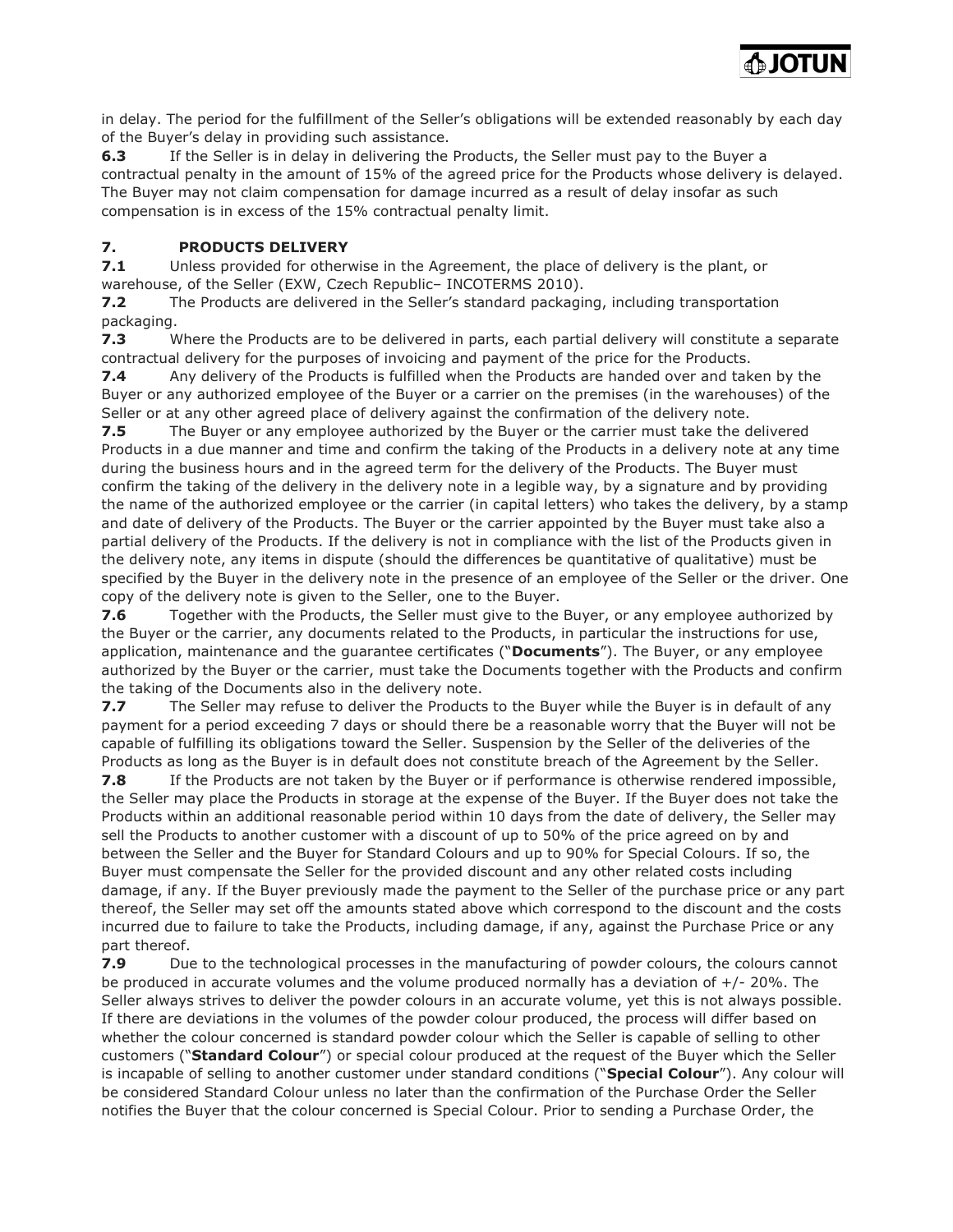

Buyer may ask the Seller which type the colour is, the Seller being obligated to provide such information without delay.

7.10 Without the consent of the Buyer, the Seller does not have the right to deliver a Standard Colour in a volume higher than the volume ordered. The Seller may deliver any Standard Colour to the Buyer in a volume by up to 20% lower than ordered; the remaining volume of such Standard Colour will be delivered as soon as possible. No such delivery will be considered breach by the Seller, the Buyer not being entitled to refuse such delivery.

**7.11** The Seller may deliver a Special Colour in a volume up to 20% higher or lower without the consent of the Buyer, such delivery not to be considered breach by the Seller; the Buyer does not have the right to refuse such delivery. If a Special Colour is delivered in a lower volume, the Seller is not obligated to deliver the remaining volume but is obligated to refund such portion of the Price which corresponds to the undelivered Special Colour to the Buyer's bank account without undue delay. The Buyer's right under S. 2093 of the Civil Code to refuse a volume higher than agreed is hereby excluded.

# 8. STORAGE OF THE PRODUCTS BY THE SELLER

8.1 At the request of the Buyer, the Seller may provide to the Buyer storage premises for the storage of the Products("Warehouse") where the Products will be kept for no more than one year from the date of production ("Storage Period"). The Buyer will receive a confirmation of the taking of the Products for storage ("Storage Confirmation"). The risk of damage to the Products passes to the Buyer when the Storage Confirmation is issued.

8.2 The Buyer agrees to pay to the Seller storage charges for the provision of the Warehouse. The cost of insurance of the Products in the Warehouse, if any, will be borne by the Buyer.

8.3 The Buyer agrees that the Products in storage will be taken from the Seller before the Storage Period ends. If the Products are not taken by the Buyer, the Buyer must reimburse the Seller for the cost of storage, the Seller being entitled to proceed in accordance with Article 7.8 hereof.

8.4 The Buyer may take the Products from the Warehouse during the standard business hours of the Seller. The Warehouse ceases to exist when the last piece of the Products is taken unless the Parties agree otherwise.

8.5 After the Storage Period expires, the Seller may close down the Warehouse allocated to the Buyer.

8.6 The Buyer must notify the Seller without undue delay of any facts which might influence adversely taking of the Products from the Warehouse by the Buyer. If the Buyer acts in breach of this obligation, the Buyer is held liable for damage incurred by the Seller as a result of failure to so notify the Seller.

# 9. RESERVATION OF TITLE, TRANSFER OF RISK OF DAMAGE TO THE PRODUCTS

**9.1** The title to the Products delivered by the Seller to the Buyer is transferred to the Buyer no earlier than due payment of the purchase price for the Products in full as the price was charged by way of the invoice.

9.2 Until the price for the Products is paid in full, the Buyer must handle the Seller's Products so as not to damage and/or destroy the Products by storage or manipulation.

9.3 Until the price for the Products is paid in full, the Buyer must keep the Seller's Products in storage in the original packaging and in separation from its other goods, products and/or products and/or other goods of third parties other than the Seller and in storage conditions customary for products of the same type and also in accordance with the Sellers recommendations for the storage of the Products. The Buyer may not use the Products before making the payment of the price for the Products in full. The Seller may inspect the way in which any delivered Products are stored, the Buyer being obligated to allow the Seller to make such inspection.

9.4 The Buyer must ensure clear identification of the Products so kept in storage, in particular by not removing, destroying, covering in any manner whatsoever the Seller's logo on the Products or the Product packaging.

**9.5** The costs related to the Products stored as said above will be borne by the Buyer. The Buyer must obtain insurance for the Products in storage in an amount corresponding to the price for the Products. Should any insured event occur and should the Seller's Products in storage be destroyed and/or damaged, the Buyer must tie the indemnification corresponding to the price for the Products for the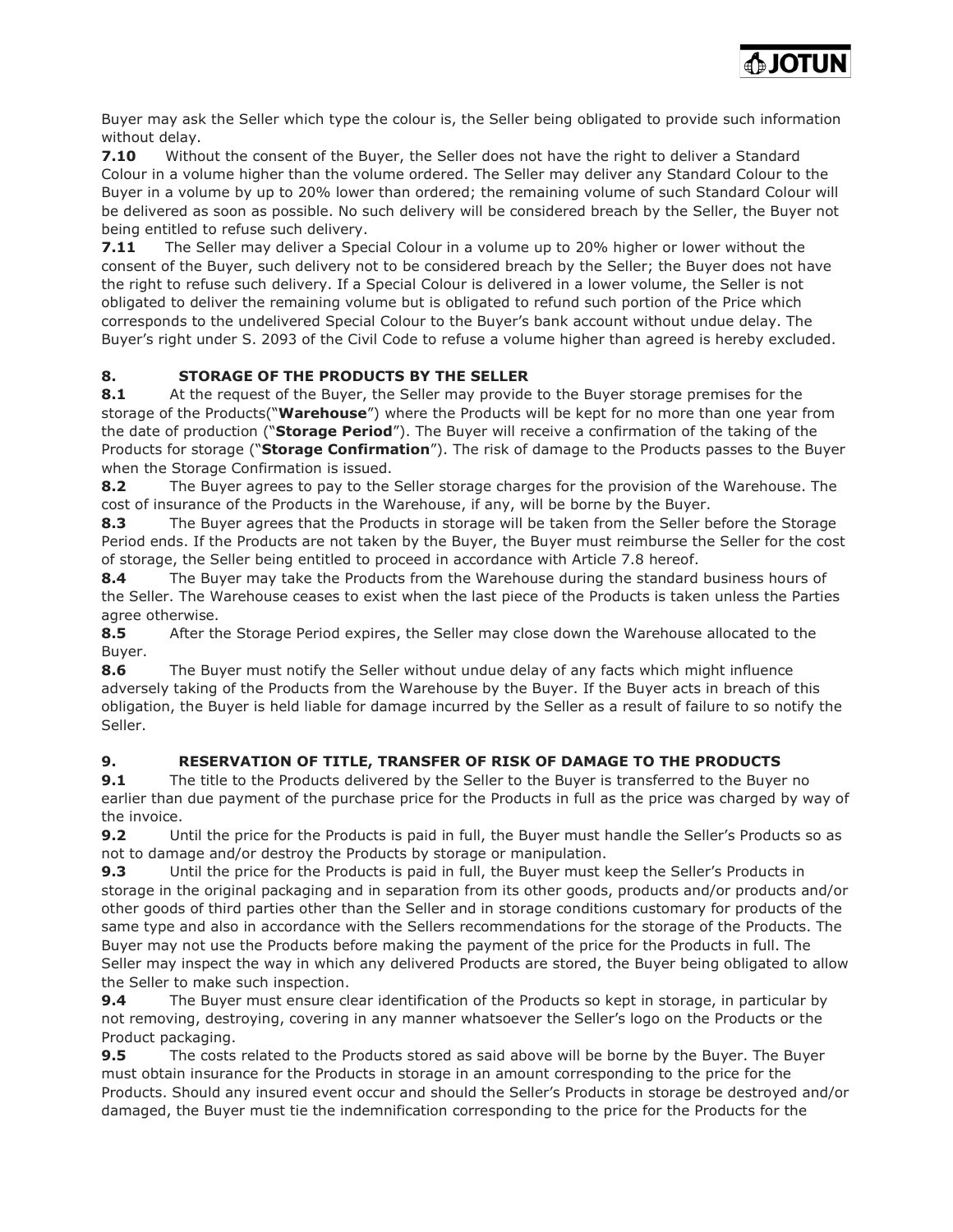

benefit of the Seller. The cost of insurance will be borne by the Buyer.

**9.6** The risk of damage to the Products passes to the Buyer when the Buyer takes the Products from the Seller or when the Storage Confirmation is issued.

#### 10. LIABILITY FOR DEFECTS

**10.1** The Products are defective if they do not have the properties agreed on by and between the Parties or if it lacks the properties which were specified by the Seller.

10.2 Delivery of the Products in a lower volume is not a defect provided that the deviation does not exceed 20% of the Products ordered. Delivery of the Special Colours in a higher volume is not a defect provided that the deviation does not exceed 20% of the volume ordered.

**10.3** The Buyer has the right arising from defective performance also if such defect exists when the risk of damage passes to the Buyer even though such defect manifests itself later.

**10.4** The Buyer must inspect the Products with due professional care corresponding to the business practices customary with regard to the same type of products immediately when taking the Products from the Seller; in particular, the Buyer will check the quantity of the Products and whether the packaging is visibly intact and the quality of the Products.

10.5 The Buyer must claim the defects of the Products against the Seller in writing (by a letter, email or fax), immediately after any such defect is detected or immediately after it might have been detected by the Buyer if acting with sufficient professional care, but no later than 7 days after detected. The Seller has the right to inspect any defective Products prior to awarding the claim, at any time and upon agreement with the Buyer. If defective Products are kept in storage, the Buyer agrees to comply with the conditions for storing the Products as defined in Articles

9.2 to 9.4 hereof, until the defects are assessed by the Seller finally. Otherwise, the defects of the Products cannot be assessed and recognized. The Seller agrees to assess the defect no later than within 30 days after the defect is notified by the Buyer.

#### 11. CLAIMS ARISING FROM DEFECTIVE PERFORMANCE

11.1 In the event of any defects of the Products which were notified to the Seller by the Buyer in a due manner and time and recognized by the Seller as justified, the provisions of Sections 2106, 2107 and 2109 of the Civil Code will apply. Application of S. 2108 of the Civil Code is hereby excluded.

11.2 Should the Products be used for purposes other than intended for by the Seller or if the Products are applied in conflict with the Seller's instructions in regard of the respective Products (in particular with the technological processes, data sheets or recommendations of the Seller, etc.), the Seller is not held liable for any defects of the Products which so arise.

11.3 Rights from defects do not arise also in the event of minor deviations from the agreed quality, inappropriate storage, minor limitations of usability of the Products, reasonable wear and tear of the Products or damage arising subsequent to the transfer of risk of damage to the Products due to inappropriate or negligent handling or use of the Products in conflict with the instructions for application, current technical standards, the Seller's manual and/or data sheets or due to special external influences. In addition, no rights from defects arise in the case of unqualified manipulation or bringing into operation by the Buyer or third parties or any consequences thereof. Furthermore, the Buyer's rights from defects are excluded if such defects arise from using the Products in a way other than determined by the Seller and/or if the Buyer otherwise modifies or damages the Products.

11.4 The amount of compensation for damage caused by a defect of the Products, if any, is limited by 15% of the purchase price for the defective Products for which such Products were delivered to the Buyer. The Seller does not have the obligation to pay compensation for damage subsisting in loss of profit incurred by the Buyer or contractual penalties, sanction interest or damages claimed against the Buyer by a third party.

#### 12. FORCE MAJEURE

12.1 If the Seller is or will be prevented from performing any of its obligations as a result of an event of Force Majeure, the Seller must notify the Buyer of such event or circumstances of Force Majeure, including the specification of such obligations whose performance will be rendered impossible by such event of Force Majeure. This notification must be given immediately after the Seller obtains knowledge of the respective event or circumstances of Force Majeure. After the notification of the Seller is given,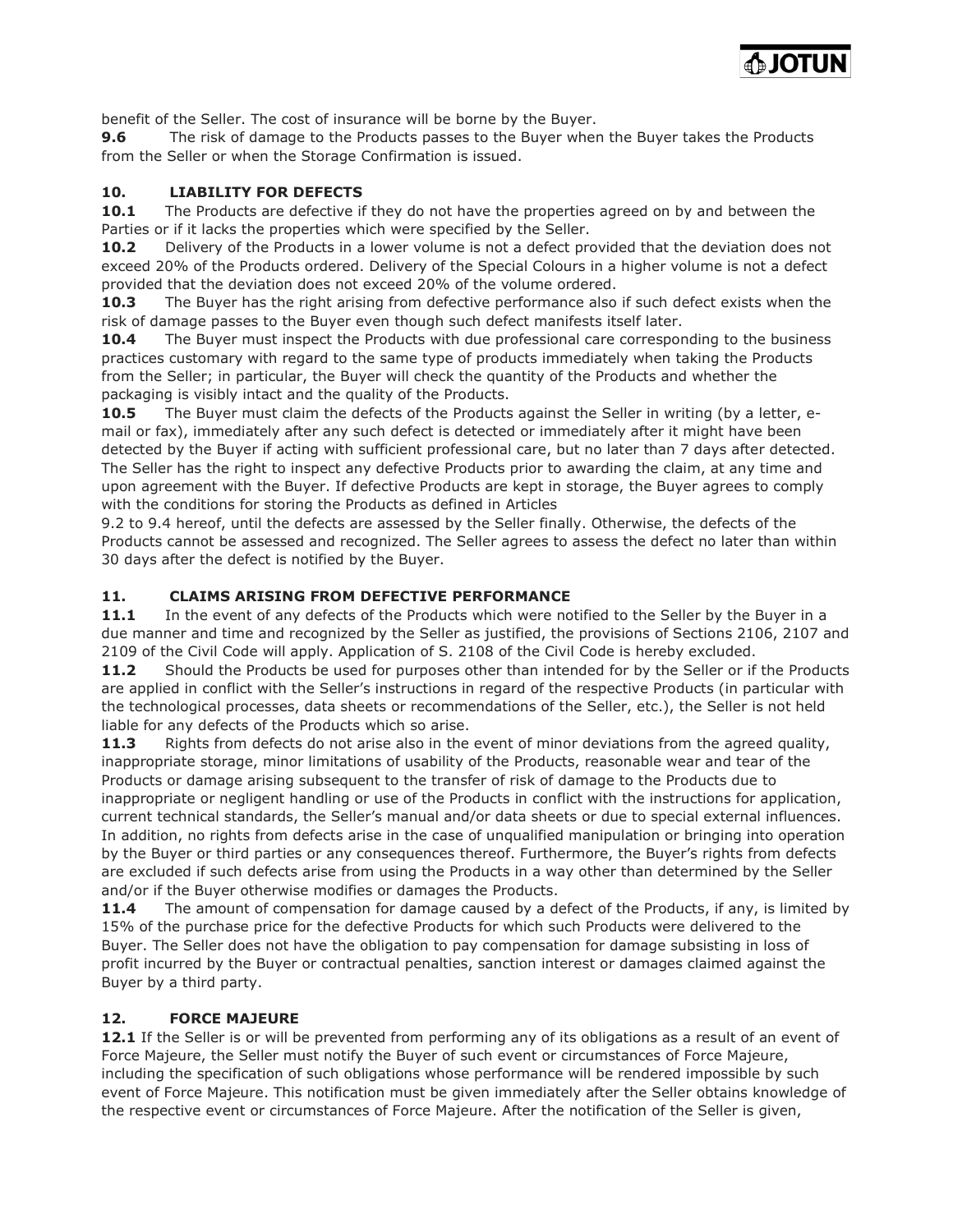failure by the Seller to fulfill its obligation does not constitute breach of the Agreement as long as the Seller is prevented from performing such obligation by Force Majeure. If the Seller is affected by Force Majeure, it is not in default of performing its obligations in the extent of and for the duration of such circumstances. The Seller is not held liable for damage, if any, incurred by the Buyer. The Parties will subsequently agree on a new date of delivery for the Products if this is acceptable to the Buyer or any other way of proceeding in the matter.

**DIOTUN** 

# 13. INTELLECTUAL PROPERTY

13.1 The Buyer may not use the trademarks, names of the Products or the name "JOTUN CZECH a.s." or any other designation used by the "Jotun" group in connection with any business activity carried out by the Buyer. The Buyer agrees to carry out its business so as to always protect the goodwill and reputation of the Seller and its Products. The Buyer agrees to refrain from any deceptive, misleading or unethical conduct or advertising which could inflict damage upon the Seller or its Products.

## 14. TERMINATION OF THE AGREEMENT

**14.1 Agreement:** The Agreement may be terminated upon mutual agreement of the Parties. In the event of termination of the Agreement by agreement, the contractual relationship established by the Agreement is terminated as of the date on which the Parties so agree.

**14.2** Notice: The Seller and the Buyer may terminate the Agreement at any time by a notice given in writing with a notice period of three months, including without cause. The notice period commences on the first day of the month following the month when the notice was delivered to the other Party.

**14.3** Withdrawal: The Buyer may withdraw from the Agreement as follows:

 a) if the Seller acts in gross breach of its obligations and does not take steps sufficient for the rectification of such breach within a period of thirty (30) days after a request for rectification made in writing was delivered to the Seller by the Buyer ("Request for Rectification"). In the Request for Rectification, the Buyer must specify precisely what such breach subsists in and call the Seller to rectify the same. In particular, any failure to comply with the quality agreed for the Products will be considered gross breach of obligations;

 b) if the Seller is delayed against the agreed date of delivery of the Products and does not deliver the Products within thirty (30) days after delivery of the Request for Rectification; and/or

 c) if the Seller is delayed in rectifying a defect of the Product within the guarantee period and does not rectify the same within thirty (30) days after delivery of the Request for Rectification. **14.4** The Seller may withdraw from the Agreement as follows:

a) if the Buyer is in default of any payment to the Seller for a period exceeding thirty (30) days from the due date and does not make such payment within an additional period of thirty(30) days awarded by way of the Request for Rectification delivered to the Buyer; and/or

 b) if the Buyer does not provide to the Seller assistance in accordance with the Agreement and such failure is of an extent which places in jeopardy due performance of the obligations by the Seller in accordance with the Agreement; and/or

c) if the Buyer is insolvent.

14.5 Withdrawal due to Force Majeure: Any Party may withdraw from the Agreement if Force Majeure prevents the other Party from performing the Agreement for a period exceeding three (3) months.

## 15. GOVERNING LAW, DISPUTES

**15.1** The legal relationships, liabilities, rights and obligations arising from the Agreement are governed by the Czech laws.

**15.2** The Parties agree to make every effort to resolve any dispute amicably.

15.3 If the Parties fail to resolve a dispute amicably, they will refer the dispute for arbitration, jurisdiction of general courts excluded. Such dispute will be resolved finally and conclusively by the Court of Arbitration attached to the Chamber of Commerce and the Agrarian Chamber of the Czech Republic in accordance with the Rules of Arbitration of the said Court, by three arbitrators appointed in accordance with the said Rules of Arbitration. The venue of arbitration will be Prague; the language of arbitration will be English. The arbitrators will follow the Czech laws. The arbitral award is final and conclusive and binding upon the Parties and is enforceable by a court or any other competent authority if the conditions